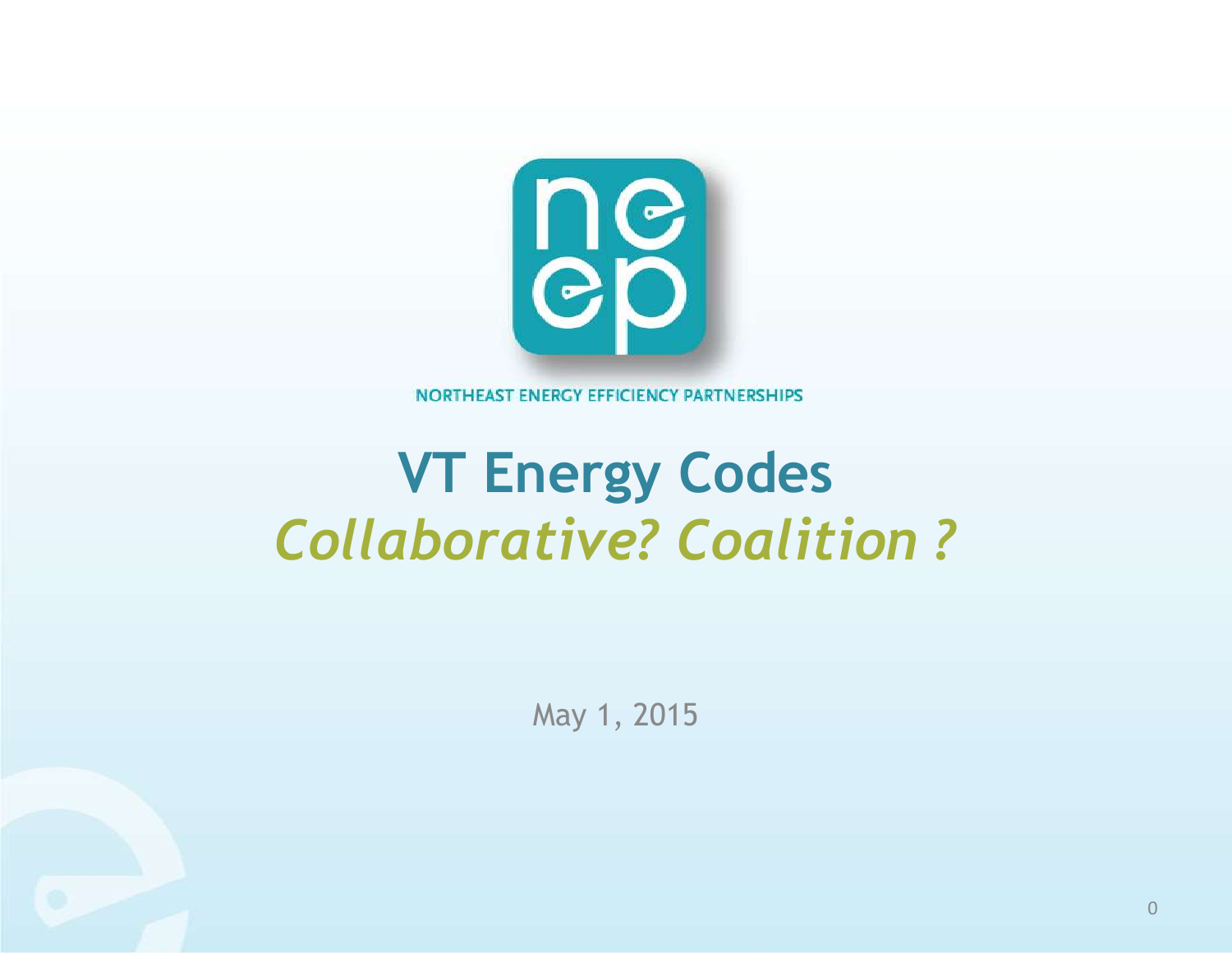# FOR TODAYS DISCUSSION

THT



Photo: HMFH

1

- Welcome and Introductions
- What is an Energy Code Collaborative
- **Mission**
- **Responsibilities**
- Goals and priorities
- **Future meeting** schedule
- Short takes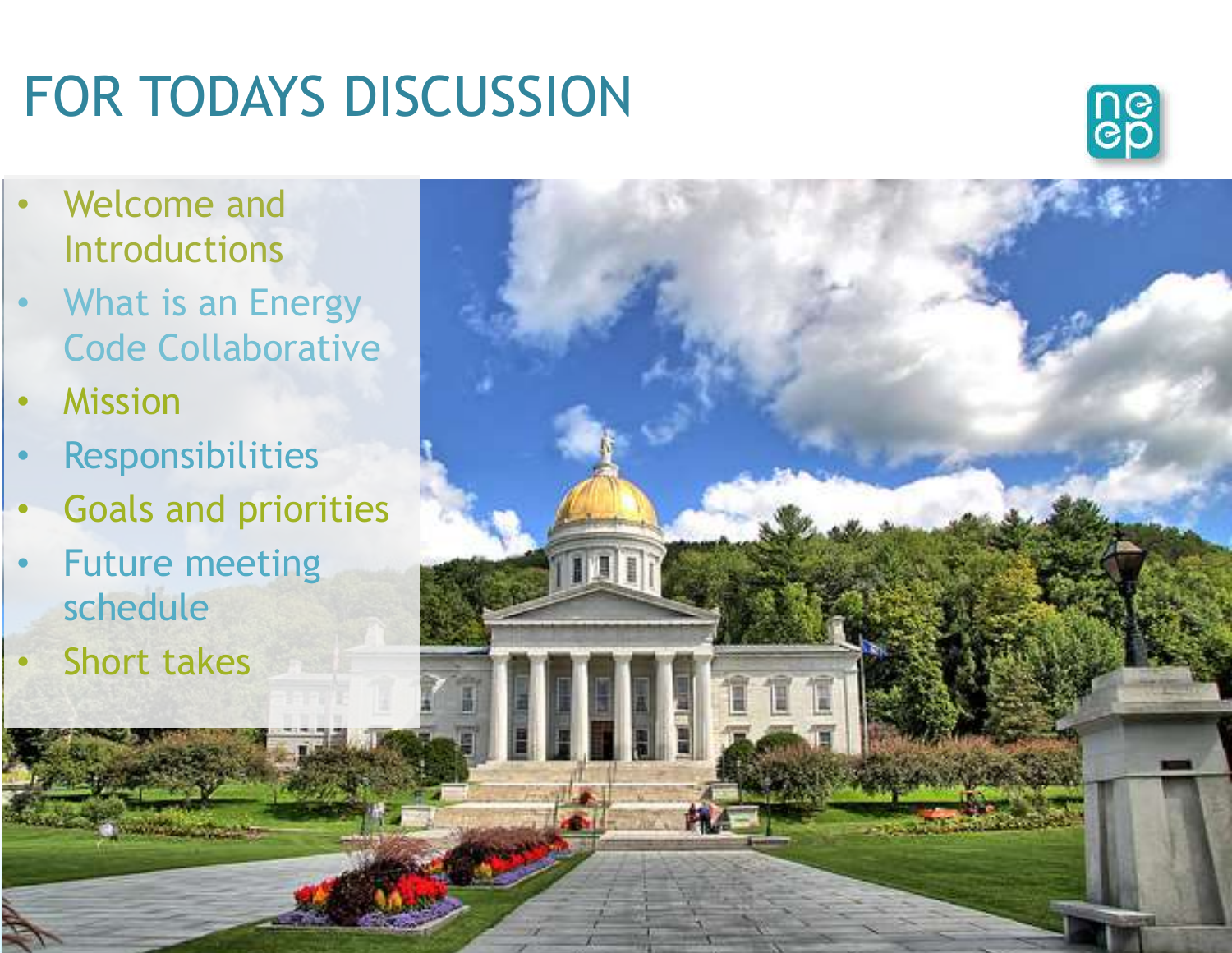NORTHEAST ENERGY EFFICIENCY PARTNERSHIPS

### **MISSION**

Accelerate the efficient use of energy in the Northeast and Mid-Atlantic Regions.

### **APPROACH**

Overcome barriers to efficiency through *Collaboration, Education & Advocacy* **VISION**

Transform the way we think about and use energy in the world around us.

*One of six Regional Energy Efficiency Organizations (REEOs) designated by U.S. DOE to support state efficiency policies*



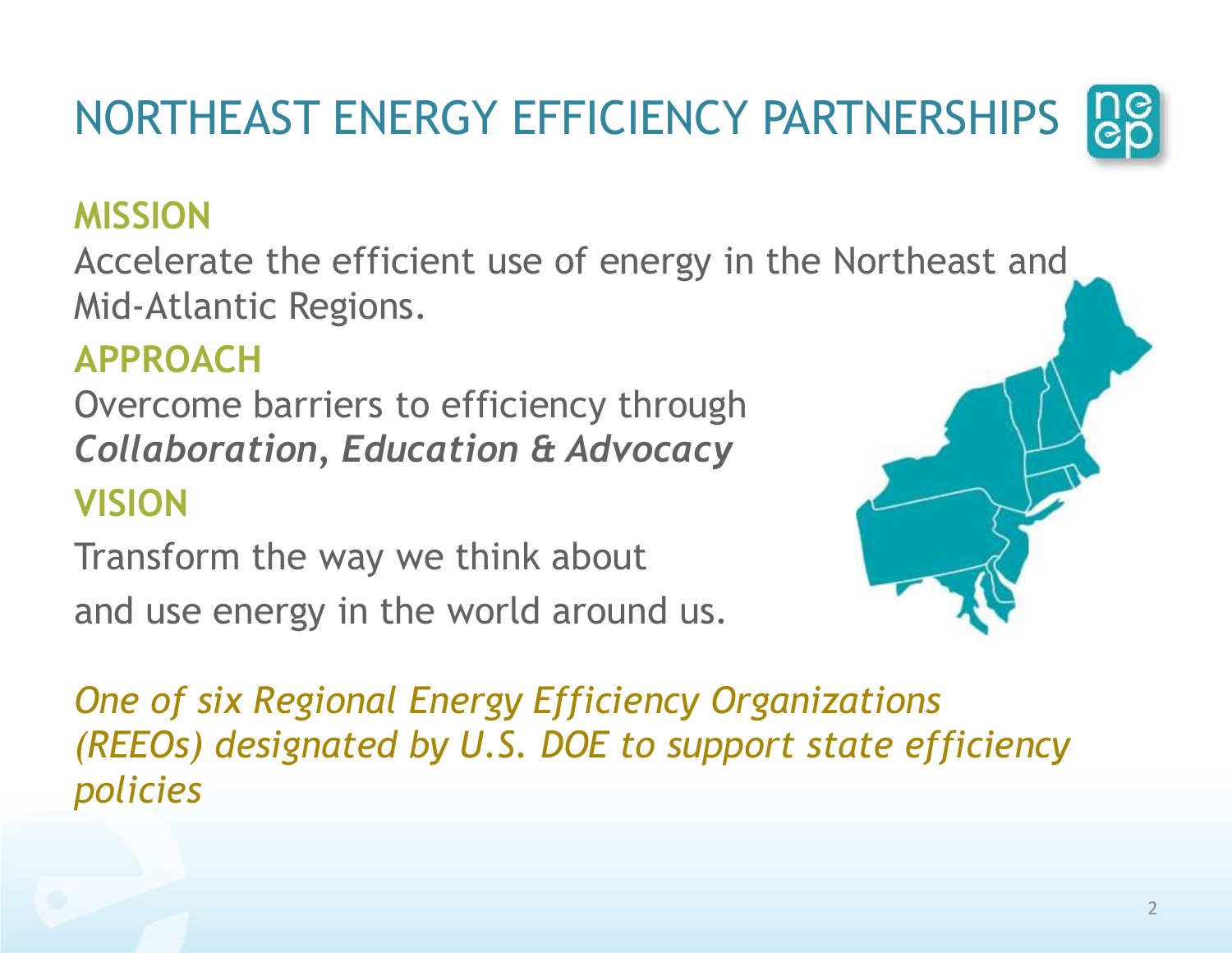# INTRODUCTIONS

- Name, organization
- What are you hoping to get out of the meeting / collaborative ?



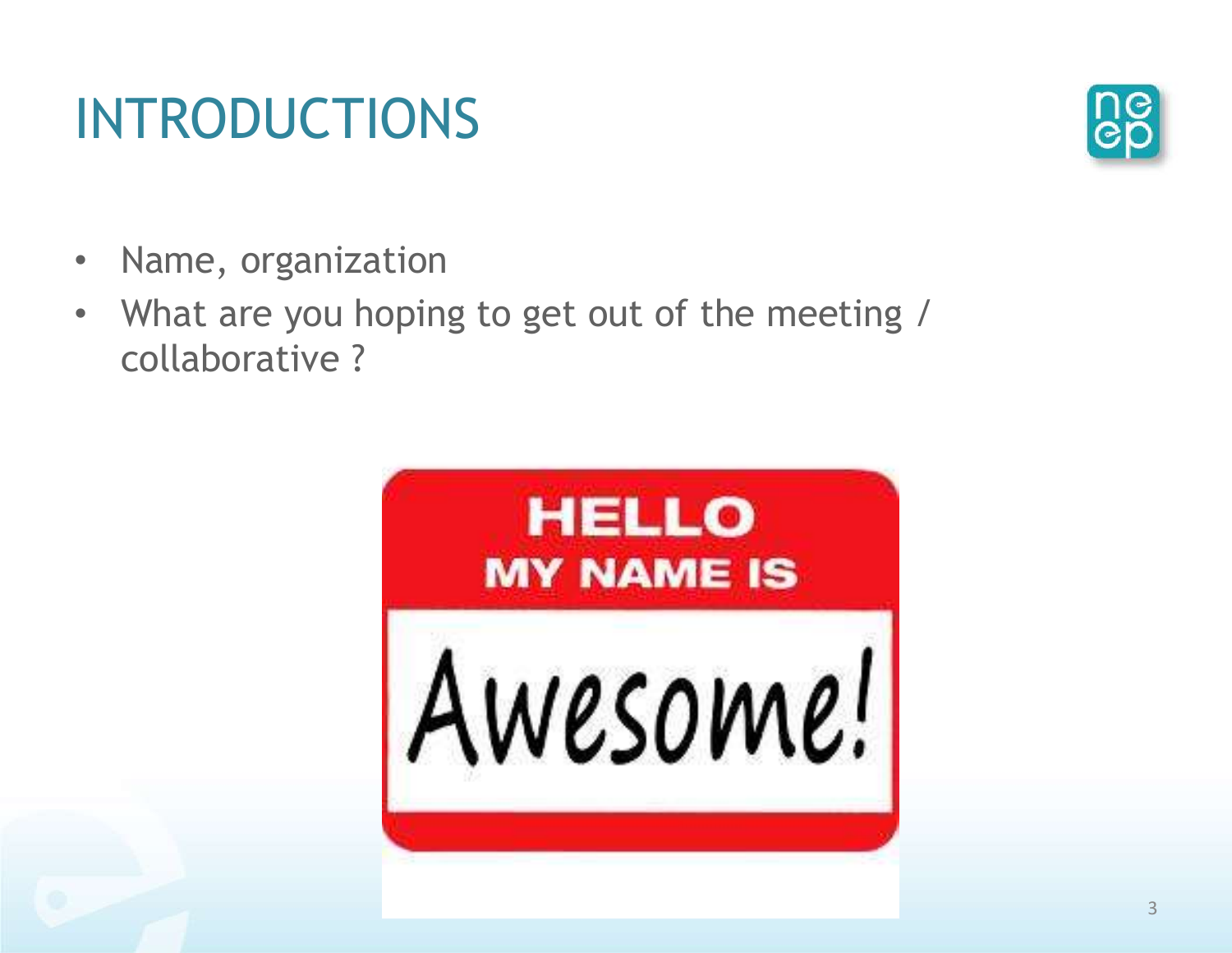### WHAT IS AN ENERGY CODES COLLABORATIVE?



Bringing together key stakeholders to support common interests around energy code adoption and compliance.

*In a number of states, they have already proven successful for creating an open dialogue and clearinghouse for ideas and conversation concerning energy codes.* 

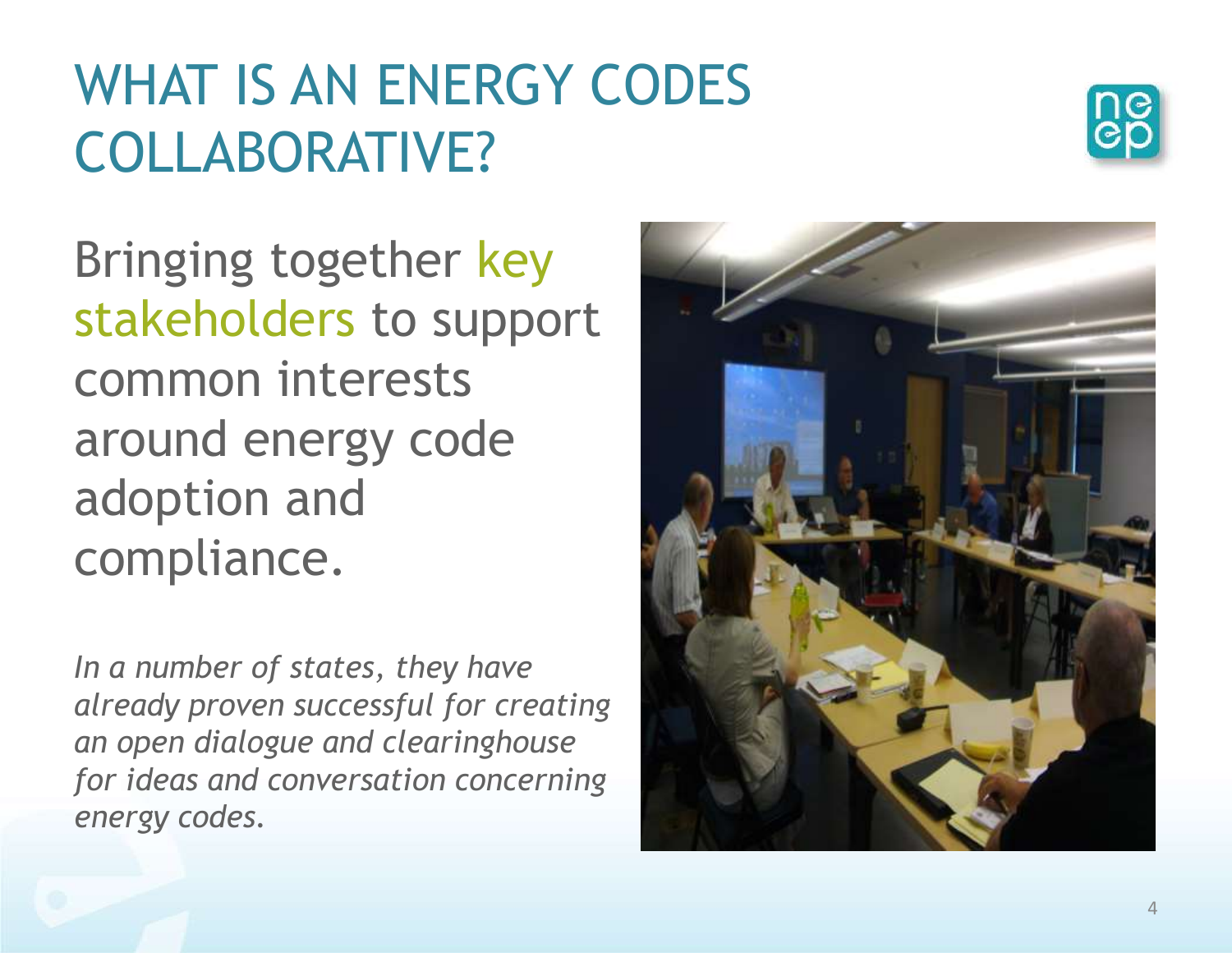# VTCOMPLIANCE PLAN



- Gap Analysis completed
- Approach for achieving *90% compliance* by February 1, 2017

*Advise on what can realistically be implemented and to prioritize and carry out the tasks necessary to ensure greater compliance* 



by

**Energy Futures Group** Cx Associates alding Codes Assistance Project Navigant Consulting Optimal Energy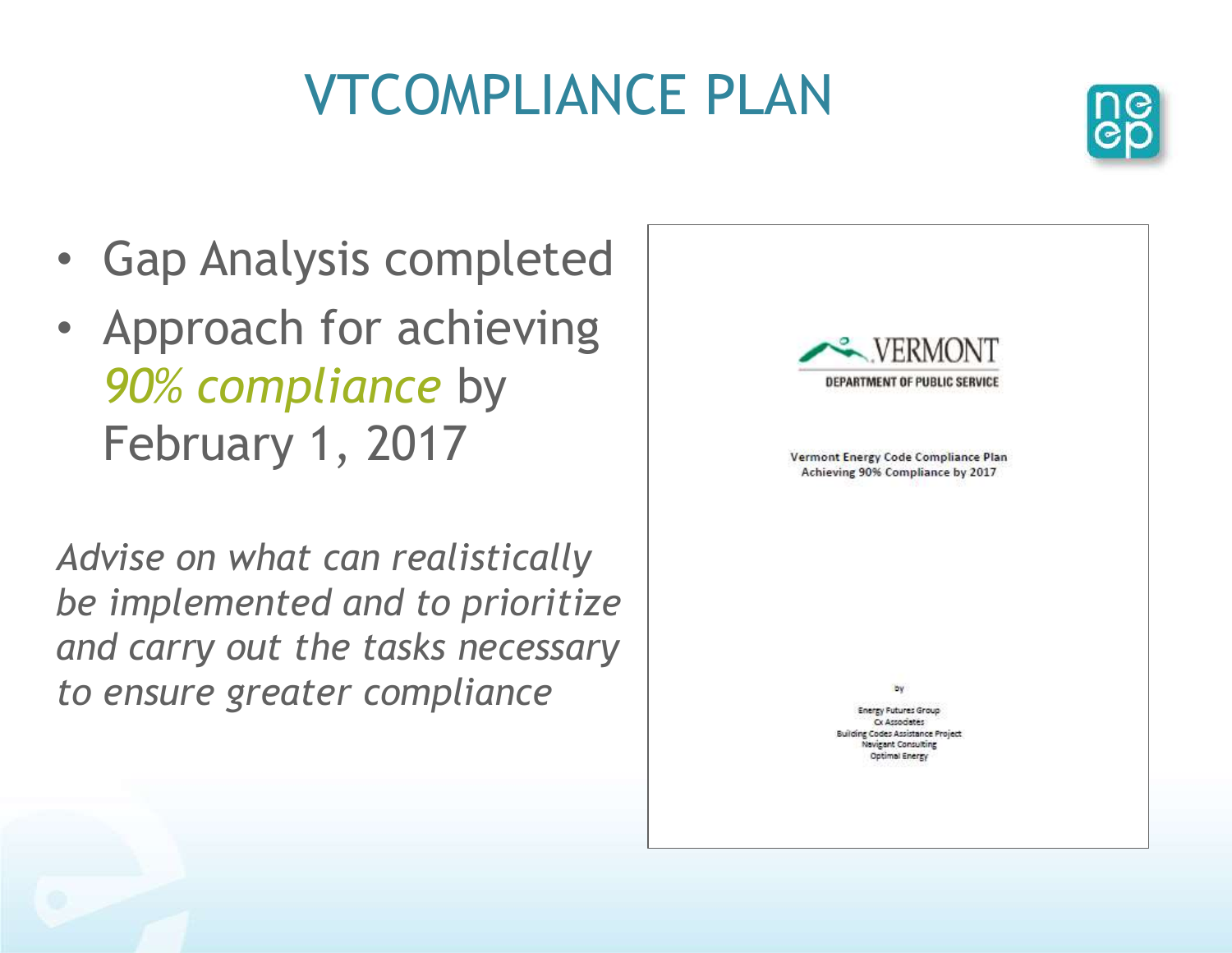# AROUND THE REGION



- Delaware
- **New Hampshire**
- Pennsylvania
- **Connecticut**

### **Topic specific/ modified**

- Maine
- Rhode Island

### Focus

- **Adoption**
- Compliance plans
- Resource development
- Rating & Disclosure
- **Trainings**
- Support letters DOE funding



Who is certified to complete Simulated Performance Path calculations? The most common software for this calculation is HERS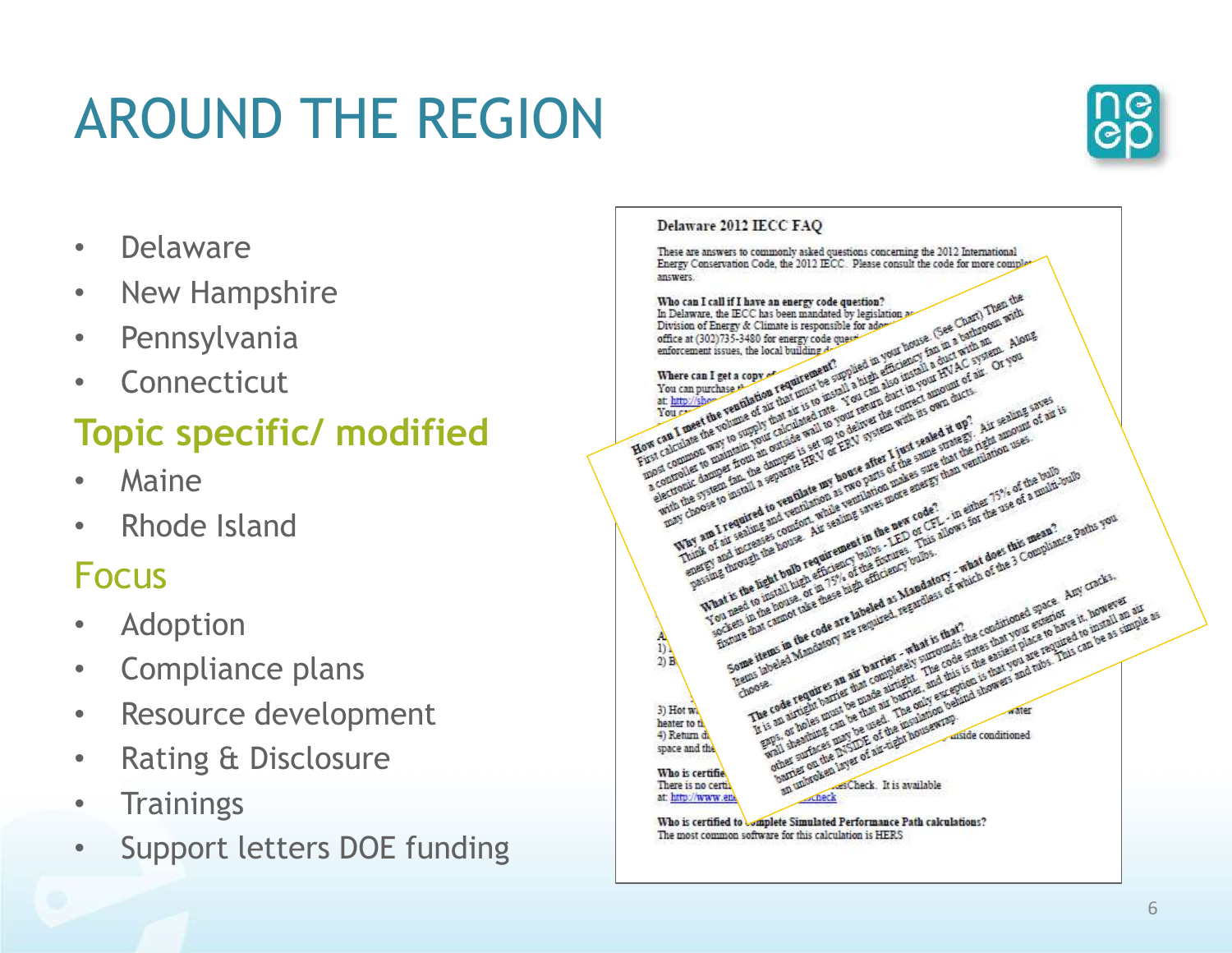



Our **MISSION** is to facilitate compliance with the State's building energy codes statewide and serve as a reliable and unbiased source for information on building energy codes and code compliance in **Vermont**. We will achieve our mission through a collaborative effort of identified market actors to better coordinate actions and policies affecting energy code compliance, and to identify and prioritize steps needed to achieve full compliance with building energy codes.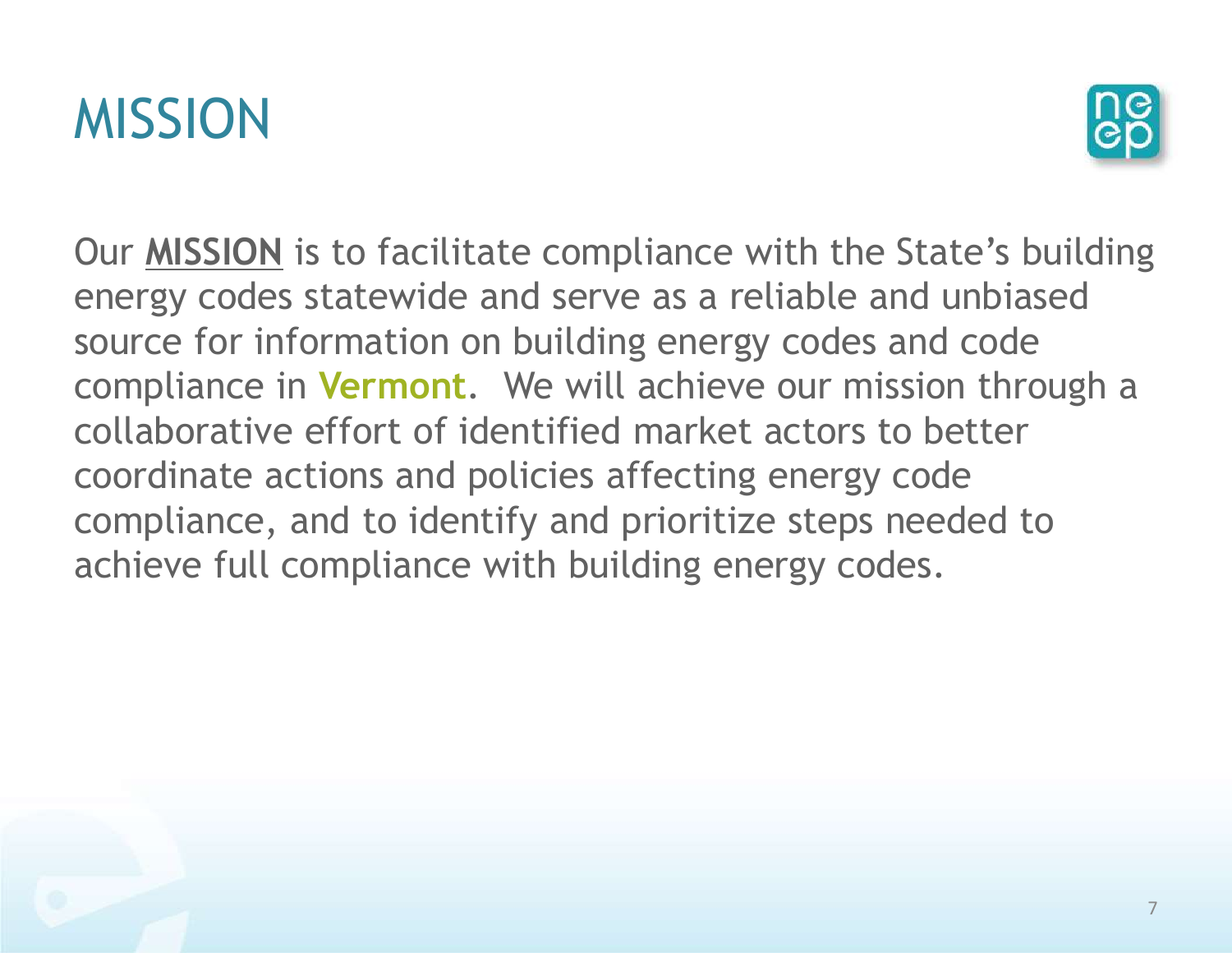# RESPONSIBILITIES OF MEMBERS



- Participate!
- Be respectful
	- Forum for discussion
- Targeted outreach
- Support implementation
- Identify opportunities
- Recommend future code updates
- Serves as an authoritative source for code‐related information.

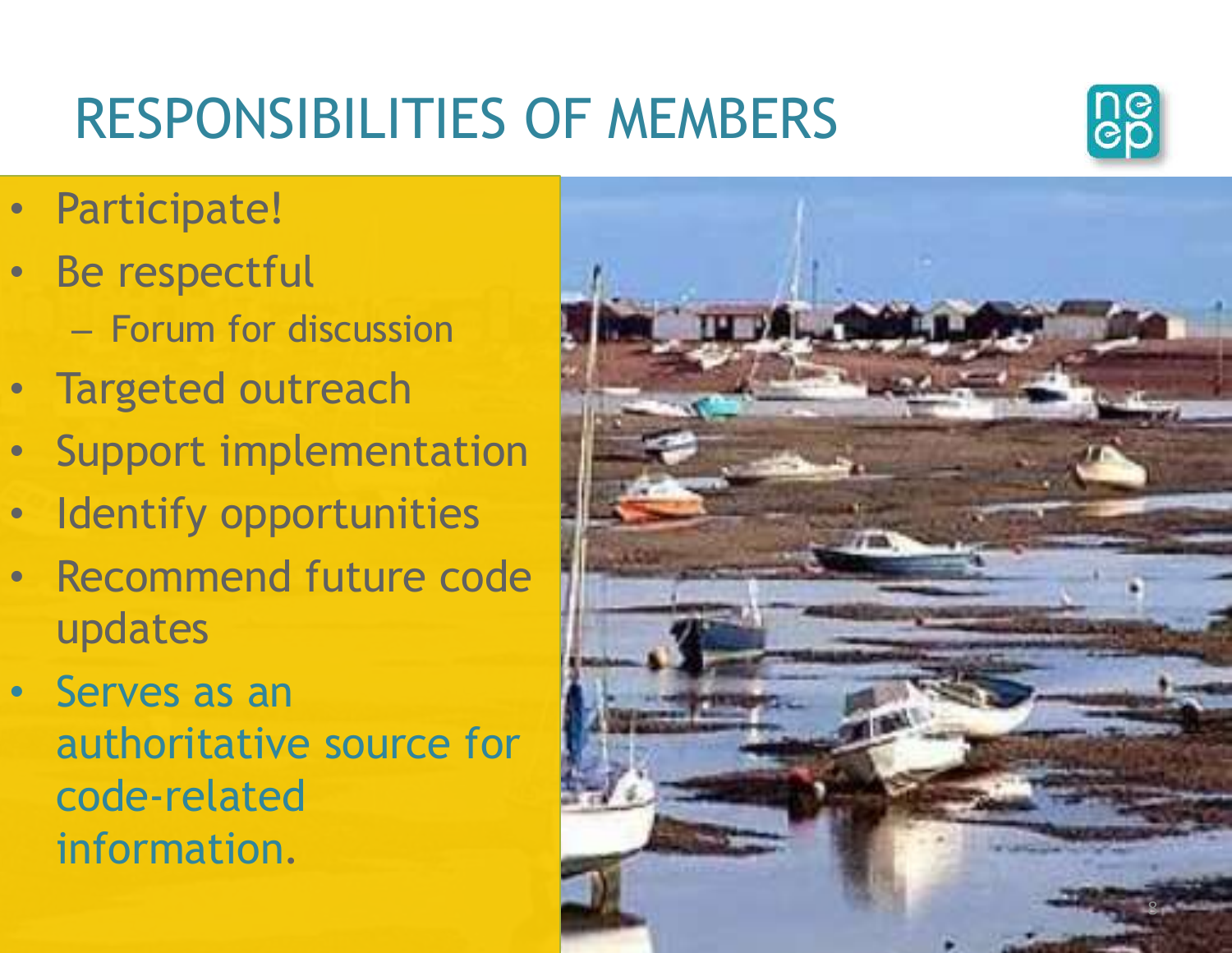# GOAL AND PRIORITIES



- Do we have the right stakeholders?
	- Who is missing from the group?
- What do you want to focus on?
	- Short term / long term?
	- Adoption? Compliance? Enforcement?
	- Residential? Commercial? Multifamily? All?
- What are the current needs?

### **New Hampshire Energy Code Collaborative**

Home About the NH Energy Code Challenge About The NH Energy Code Collaborative

#### **Collaborative Resources**

Hello Collaborative Members

This page will act as a hub for many of the Collaborative's resources. We will have all meeting minutes as well as agendas and other meeting documents posted here.

#### **Featured Meeting Minutes:**

- X June Meeting Tuesday, June 25th 2013 Coming Soon!
- X May Meeting Tuesday, May 28th 2013 May Meeting Minutes\_FINAL APPROVED
- 其 April Meeting Tuesday, April 30th 2013 April Meeting Minutes\_FINAL APPROVED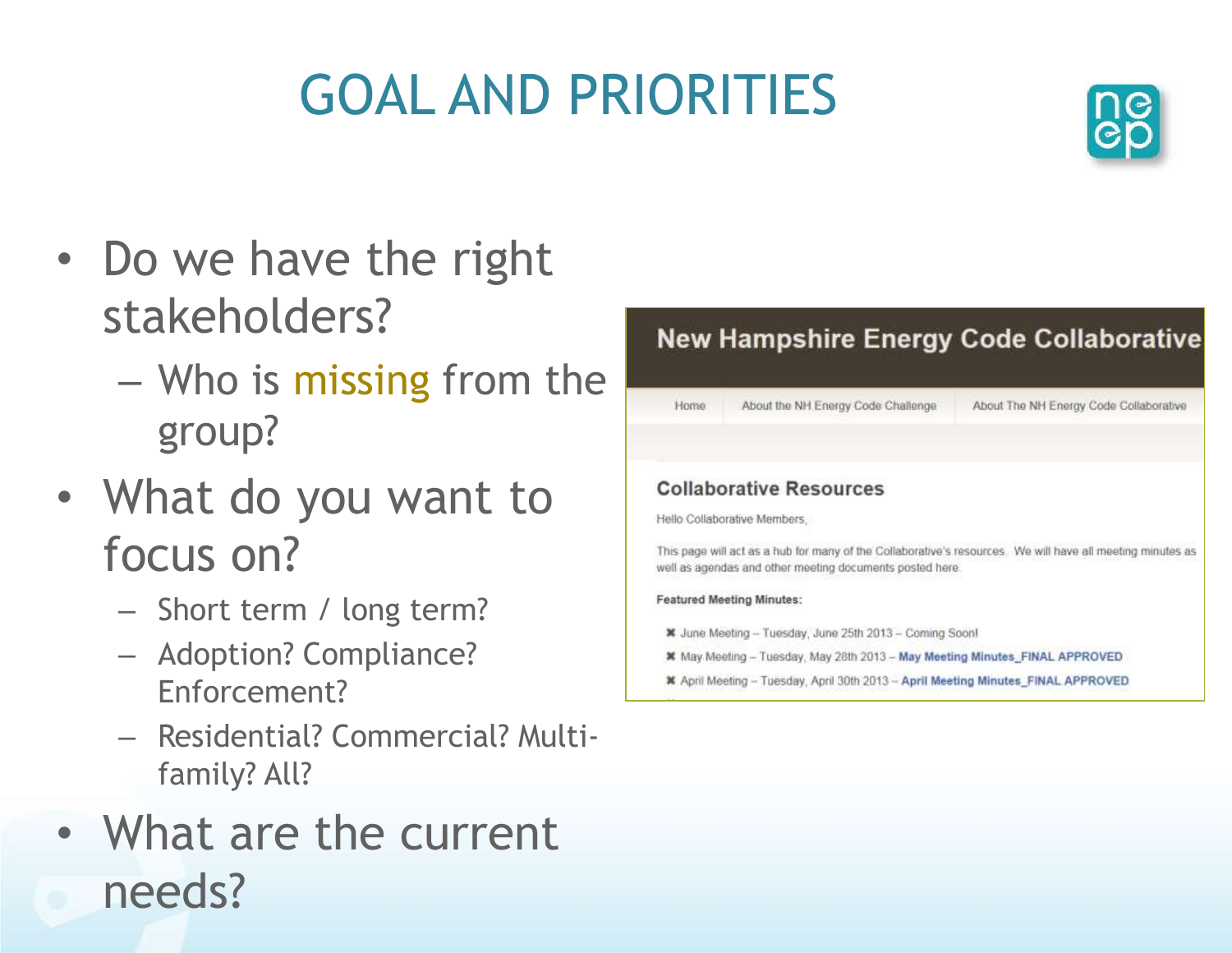# FUTURE MEETINGS / SCHEDULE



- When do you want to meet?
- Monthly? Bi-monthly or quarterly?
- Location?

| <b>EN DIE NATIONAL</b> | 2015 |          |         |          |               |       |                      |              |         |  |                  |             |              |                          |    |               |           |                          |             |           |         |
|------------------------|------|----------|---------|----------|---------------|-------|----------------------|--------------|---------|--|------------------|-------------|--------------|--------------------------|----|---------------|-----------|--------------------------|-------------|-----------|---------|
|                        |      |          | January |          |               |       |                      |              |         |  | February         |             |              |                          |    |               |           | March                    |             |           |         |
|                        |      | $5.$ M   |         | 7 8 31   |               |       | City                 |              |         |  | $\mathbf{w}$     | <b>SOLU</b> |              | $\mathbb{R}^2$           |    |               |           | <b>HE</b>                | 78          | ٠         | $^{26}$ |
|                        |      |          |         |          |               | ž     | $\overline{a}$       |              |         |  |                  |             |              | 7                        |    |               |           |                          |             |           | ÷       |
|                        |      |          |         | アール      |               | ÷     | $+10$                |              |         |  |                  | 12          | 13 14        |                          |    |               |           |                          | $-12$       | <b>Y3</b> | $-14$   |
|                        |      |          |         |          |               |       | 47                   |              |         |  |                  |             | $\mathbf{H}$ | 21                       |    |               |           |                          |             |           | 25      |
|                        |      |          |         |          |               |       | 34                   |              | 源 挡     |  | <b>N E N T N</b> |             |              |                          |    |               |           | 25                       | 26          | $37 - 26$ |         |
|                        | 挺    |          |         |          |               |       | $-3t$                |              |         |  |                  |             |              |                          |    | 28 30         | - 20      |                          |             |           |         |
|                        |      |          |         |          |               |       |                      |              |         |  |                  |             |              |                          |    |               |           |                          |             |           |         |
|                        |      |          |         | April    |               |       |                      |              |         |  | May              |             |              |                          |    |               |           | June                     |             |           |         |
|                        |      |          | 1.9.7.9 |          |               |       | <b>Ga</b>            |              |         |  | $-40$            |             |              | $\rightarrow$            | ÷  |               |           |                          |             |           | Zip     |
|                        |      |          |         |          |               | в     | $\ddot{\phantom{1}}$ |              |         |  |                  |             |              | ٠                        |    |               |           |                          |             |           |         |
|                        | s    |          |         |          |               |       | 18 11                |              |         |  |                  |             |              | - 3                      |    |               |           |                          |             |           |         |
|                        |      |          |         |          |               |       | 18                   |              |         |  |                  |             |              | u                        |    |               |           |                          |             |           |         |
|                        |      |          |         |          |               | 34 35 |                      |              |         |  |                  |             |              | $\blacksquare$           |    |               |           |                          | 24 25 36 27 |           |         |
|                        | 36   |          | 38      | 23 30    |               |       |                      | м            |         |  | $\pi$            | 排污室         |              |                          | 28 |               | 29 54     |                          |             |           |         |
|                        |      |          |         |          |               |       |                      | $\mathbb{R}$ |         |  |                  |             |              |                          |    |               |           |                          |             |           |         |
|                        |      |          |         | July     |               |       |                      |              |         |  | August           |             |              |                          |    |               | September |                          |             |           |         |
|                        |      | $3 - 10$ |         |          |               |       | <b>Sat</b>           | 3            | ×       |  | $x - m$          |             | ×            | 34                       | s  |               |           |                          |             |           | Sa      |
|                        |      |          |         |          |               |       | $\overline{a}$       |              |         |  |                  |             |              |                          |    |               |           |                          |             |           |         |
|                        |      |          |         |          |               |       | 75                   |              |         |  |                  |             | 2.1          |                          |    |               |           |                          |             |           | 12      |
|                        |      |          |         |          |               |       | 18                   |              |         |  |                  |             |              | <b>TI</b>                |    |               |           |                          |             |           | n       |
|                        |      |          |         |          |               |       | 34 25                |              |         |  |                  |             |              | 一副                       |    |               |           |                          | 34 25       |           | 26      |
|                        | ж    |          |         |          |               |       |                      |              | $m - m$ |  |                  |             | 28 29        |                          | 57 |               |           | $\overline{\phantom{a}}$ |             |           |         |
|                        |      |          |         |          |               |       |                      |              |         |  |                  |             |              |                          |    |               |           |                          |             |           |         |
|                        |      |          | October |          |               |       |                      |              |         |  | November         |             |              |                          |    |               | December  |                          |             |           |         |
|                        |      | $1 - M$  | 14      | <b>W</b> | $\rightarrow$ | ٠     | 58                   | u.           |         |  | ×                |             |              | $\overline{\phantom{a}}$ | 5  |               |           | $\frac{1}{2}$            |             | $\;$      | 58      |
|                        |      |          |         |          |               | r     | $\rightarrow$        |              |         |  | x                | 3           | ٠            | ा                        |    |               |           |                          |             |           | з       |
|                        | ٠    |          |         |          |               | s     | $\mathbf{u}$         |              |         |  |                  |             | 13           | 14                       |    |               |           |                          |             |           | 12      |
|                        |      |          |         |          |               |       | <b>If</b>            |              |         |  |                  |             | $\mathbf{H}$ | 29                       |    |               |           |                          |             |           | 19      |
|                        | 错    |          |         |          |               | n     | 34                   | и.           | 22      |  | <b>MENER</b>     |             |              |                          | 38 |               |           |                          | 34          | 25 26     |         |
|                        |      | 25 26    |         |          |               |       | 38 31                |              | 29 30   |  |                  |             |              |                          | 1T | $\rightarrow$ | 39        | 38 31                    |             |           |         |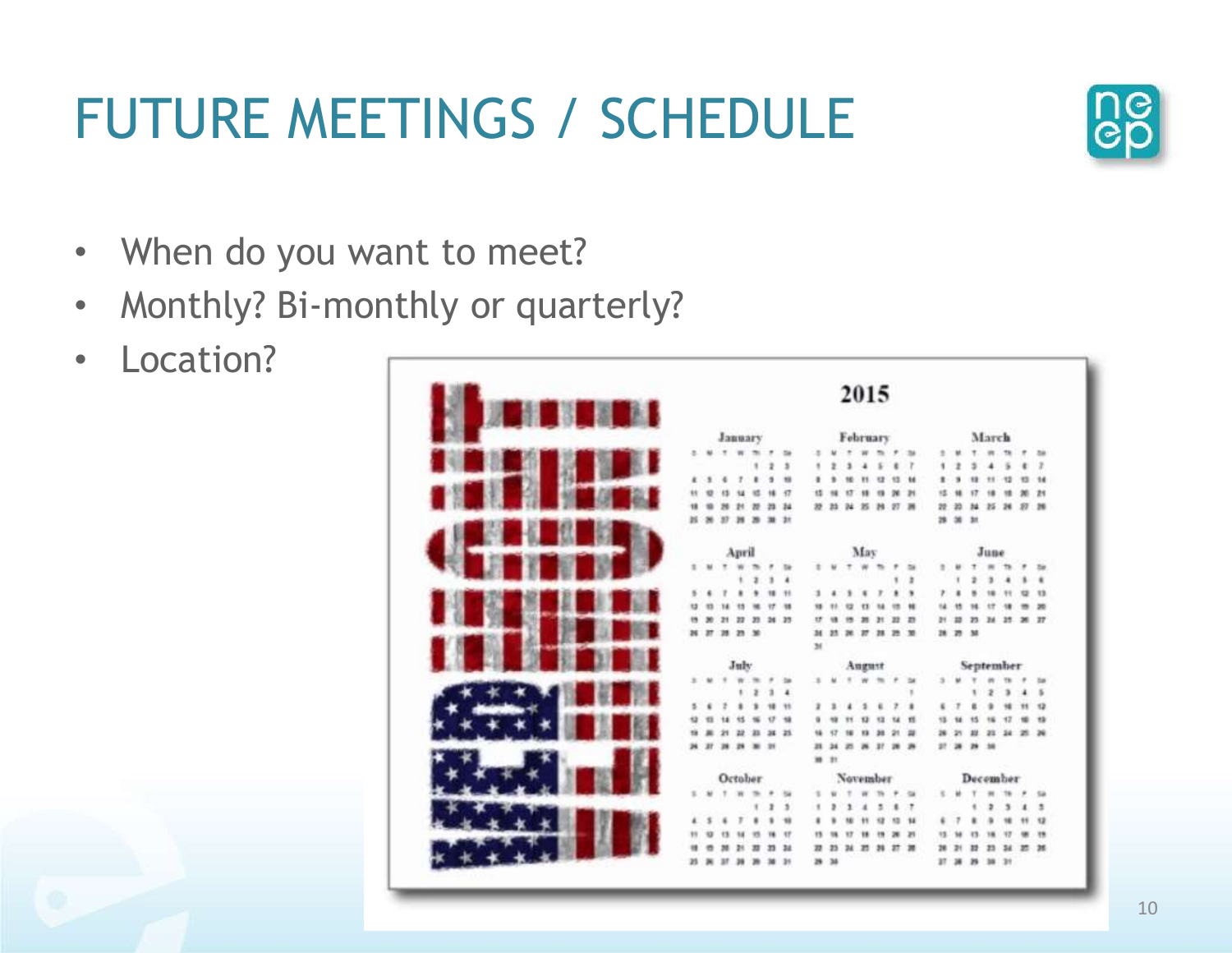# SHORT TAKES: RESOURCES

 $\sim$ 



|                                                                                                                                                                                  |                 | <b>State of Vermont</b> | <b>Public Service Department</b>                                                                                                                                                                                                                                                                                                                                                                                                                                                                                                                                                                                        |                              |                                                                                                                                                                                                                                                                                                                                                                                                                                                                                   |                                     |                                                                                                                         |                                                                                                                                                                                                 |                                                                                                                                                                                                                                            |               |
|----------------------------------------------------------------------------------------------------------------------------------------------------------------------------------|-----------------|-------------------------|-------------------------------------------------------------------------------------------------------------------------------------------------------------------------------------------------------------------------------------------------------------------------------------------------------------------------------------------------------------------------------------------------------------------------------------------------------------------------------------------------------------------------------------------------------------------------------------------------------------------------|------------------------------|-----------------------------------------------------------------------------------------------------------------------------------------------------------------------------------------------------------------------------------------------------------------------------------------------------------------------------------------------------------------------------------------------------------------------------------------------------------------------------------|-------------------------------------|-------------------------------------------------------------------------------------------------------------------------|-------------------------------------------------------------------------------------------------------------------------------------------------------------------------------------------------|--------------------------------------------------------------------------------------------------------------------------------------------------------------------------------------------------------------------------------------------|---------------|
| <b>PSD Home</b>                                                                                                                                                                  | <b>About Us</b> | Contact Us              | <b>Announcements</b>                                                                                                                                                                                                                                                                                                                                                                                                                                                                                                                                                                                                    | Request for Proposals & Info |                                                                                                                                                                                                                                                                                                                                                                                                                                                                                   | <b>Public Service Board Website</b> | Site Map                                                                                                                |                                                                                                                                                                                                 |                                                                                                                                                                                                                                            | <b>Search</b> |
| Topics<br><b>Publications, Plans</b><br>and Reports<br>Information for<br><b>Consumers</b><br>Information for<br><b>Utilities</b><br><b>Statutes and Rules</b><br><b>Dockets</b> |                 | On This Page:           | you are at: Home + Topics + Energy Efficiency + Commercial Building Energy Standards<br><b>Commercial Building Energy Standards</b><br>2015 CBES + 2011 CBES + Training + Bad<br>This web page contains information a<br>(CBES) for Vermont.<br>The CBES has been revised as of No<br>applies to construction commenced o<br>new commercial construction, includir<br>building permit has been issued or ap<br>option of complying with either the 20<br>Free hard copies of the updated Vern<br>Electronic copies will also soon be av<br>website. Please contact the Energy C<br>hard copies when they become availit |                              | Vermont Residential Building Energy Code<br>Handbook<br>.<br>A Cutde to Complying with<br>tonts Residential Building Energy Standards (30 V.S.A. § 51)<br>Renton 4.0<br>Base Code Effective March 1, 2015<br>Stretch Code Effective December 1, 2015<br>Inergy Code Assistance Center<br>128 Lakeside Ave., Suite 401<br>Burlington, VT 05401<br>855-887-0673 - toll free<br>$802-658-1643 = \text{fax}$<br>Vermont Public Service Department<br>ning & Energy Resources Division |                                     | Standards<br>2015 and<br>applies to most<br>Where a<br>shall have the<br>vailable.<br>e Council (ICC)<br>ister for free | <b>Topics Links</b><br>$\blacksquare$ Electric<br>■ Energy Efficiency<br>Renewable Energy<br>■ Telecommunications<br>$\blacksquare$ Cable TV<br>■ Water<br>Connectivity<br>■ HERS Accreditation | Natural Gas & Propane<br><b>Energy Efficiency Links</b><br><b>EEU</b> Performance Evaluation<br>Res. Building Energy Code<br>Energy Savings Resources<br>Com. Building Energy Code<br>School Energy Management<br>Building Life Cycle Cost |               |
|                                                                                                                                                                                  |                 |                         |                                                                                                                                                                                                                                                                                                                                                                                                                                                                                                                                                                                                                         |                              | 112 State Street<br>mtpelter, VT 05620-2601<br>802-828-2811<br>was prepared with the support of the U.S. Department of Energy                                                                                                                                                                                                                                                                                                                                                     | A                                   |                                                                                                                         |                                                                                                                                                                                                 | 11                                                                                                                                                                                                                                         |               |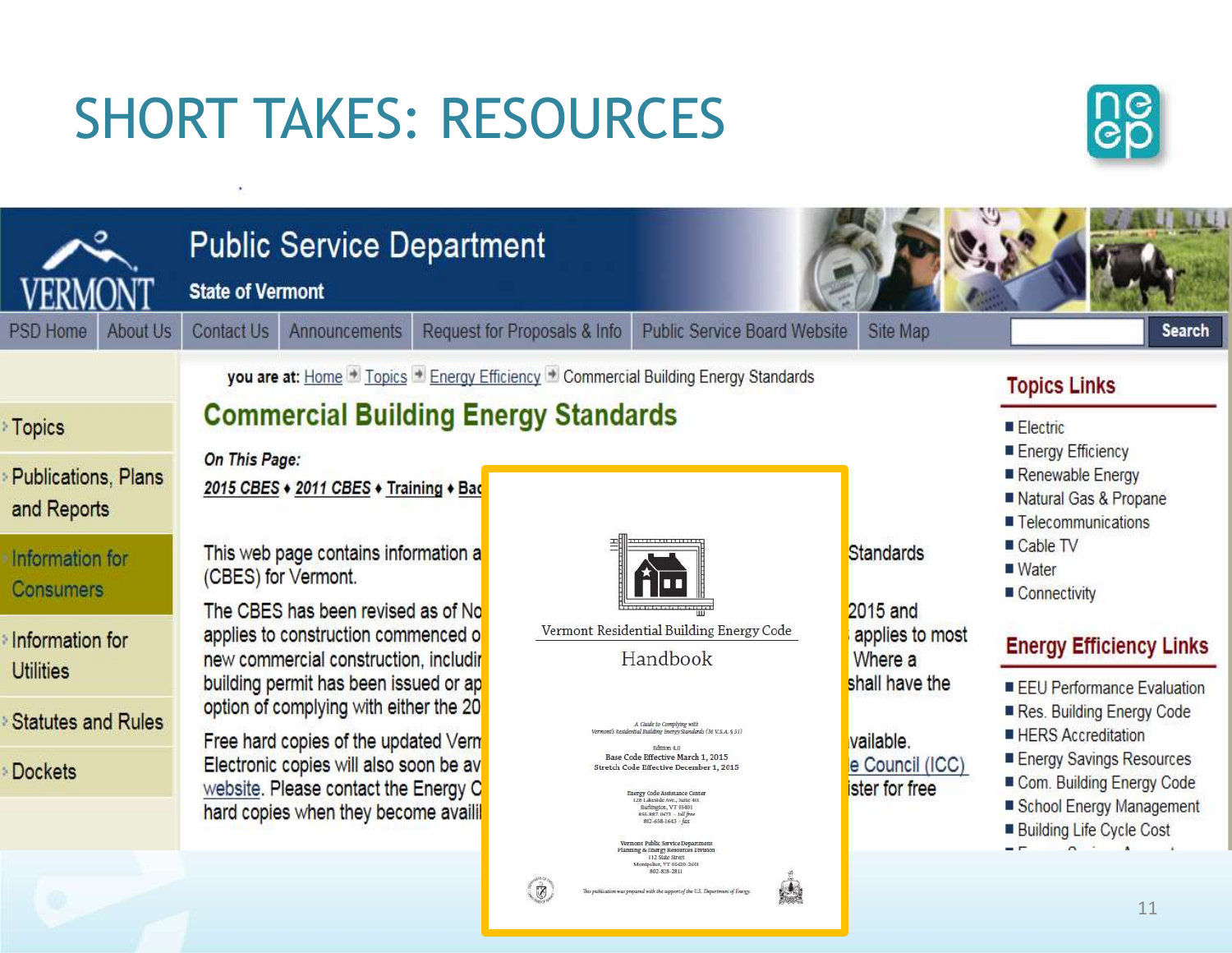# SHORT TAKES: UPCOMING TRAINING



### **Blower Door Training**

*Current dates include:*

- 5/13/15 8:00 AM to 12:00 PM; Gilmore Home in Bomoseen (RSVP: [rsvp@gilmorehomecenter.com\)](mailto:rsvp@gilmorehomecenter.com)
- 5/28/15 8:00 AM to 12:00 PM; Wilmington (RSVP contact and exact location will be posted on website soon)

\* Effective 12/1/15 Act 250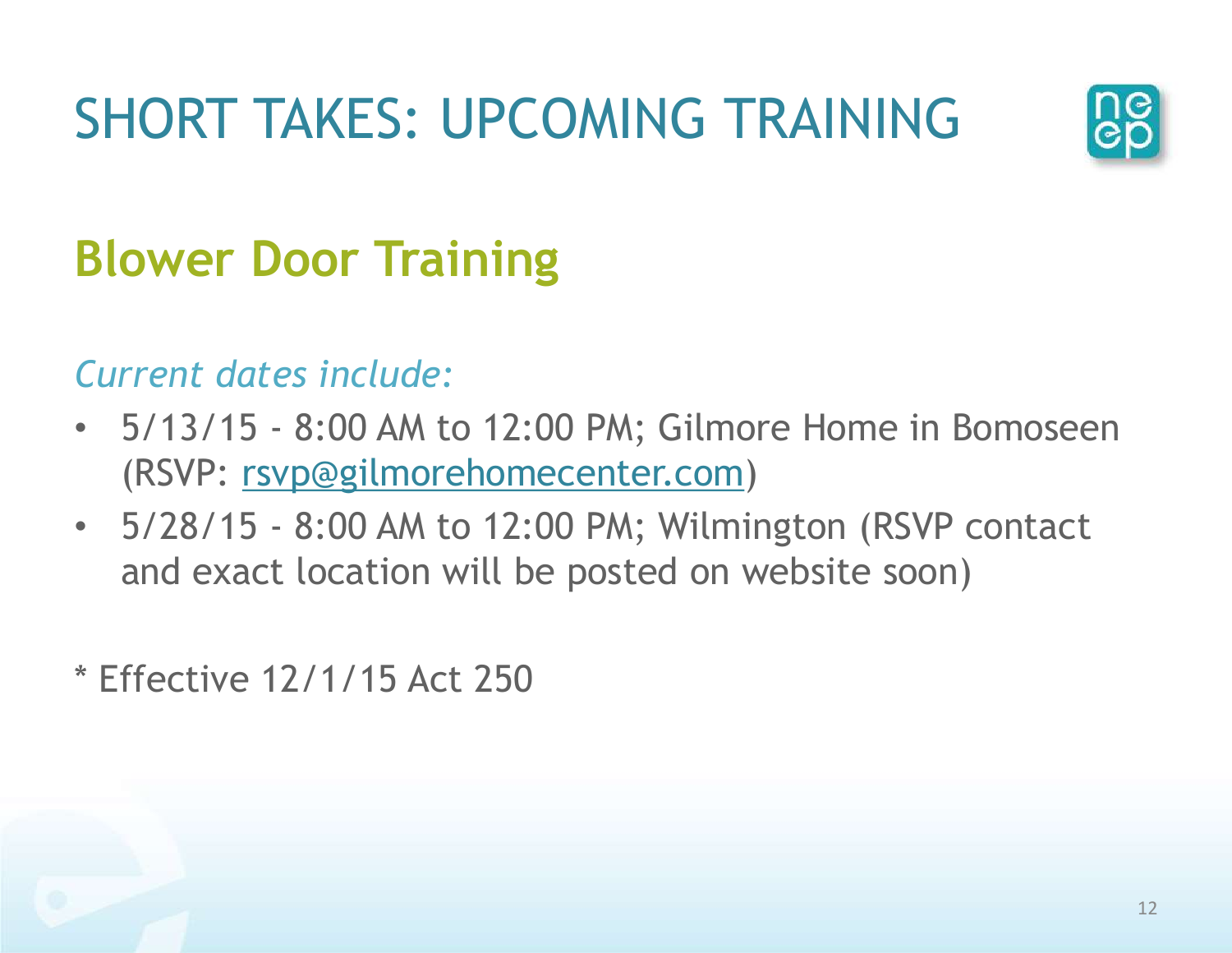### SHORT TAKES: CODE ADOPTION & COMPLIANCE TOOLKIT

### • Adoption includes links to:

- Code analyses and comparisons;
- State amendments and model language;
- Code case studies (e.g. stretch codes)
- Code talking points (e.g. non-energy benefits)
- [http://www.neep.org/sites/default/files/resources/Adoption-](http://www.neep.org/sites/default/files/resources/Adoption-Toolkit.pdf)Toolkit.pdf

### • Compliance includes links to:

- Code training materials, FAQs, inspection tools, and field guides;
- Code compliance assessments;
- Code case studies (e.g. streamlined permitting)
- Code talking points (e.g. utility savings attribution)
- [http://www.neep.org/sites/default/files/resources/Compliance-](http://www.neep.org/sites/default/files/resources/Compliance-Toolkit.pdf)Toolkit.pdf

• Private resources: available upon request



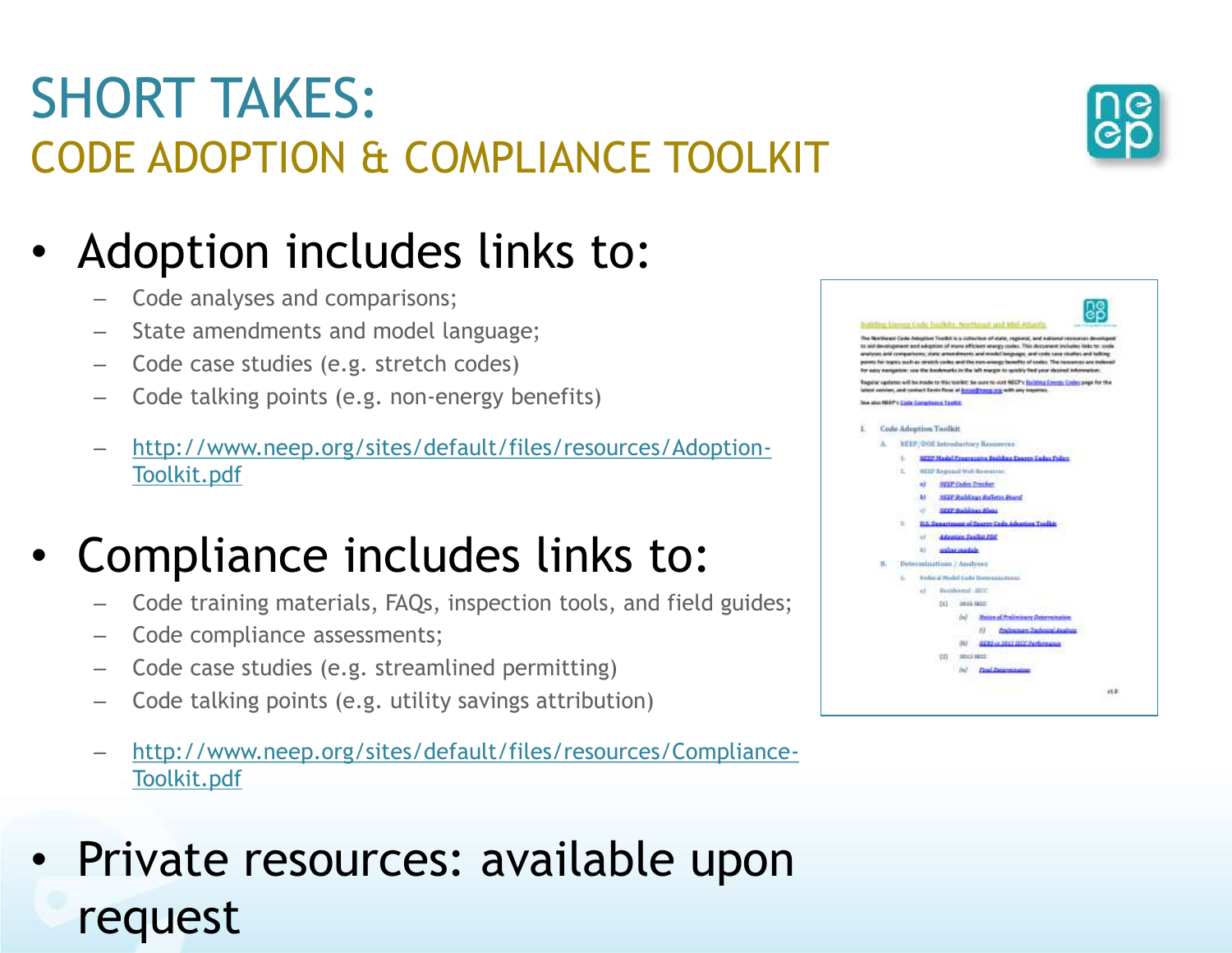### Available soon!

### ENERGY CODES AND CONSTRUCTION TRENDS WHITE PAPER

### **This upcoming paper will include:**

- Regional and state-specific commercial and residential construction trends
- Analysis of the economic impacts of building code implementation
- Projections for energy cost and GHG emissions savings potentials for states considering enacting the newest energy codes.